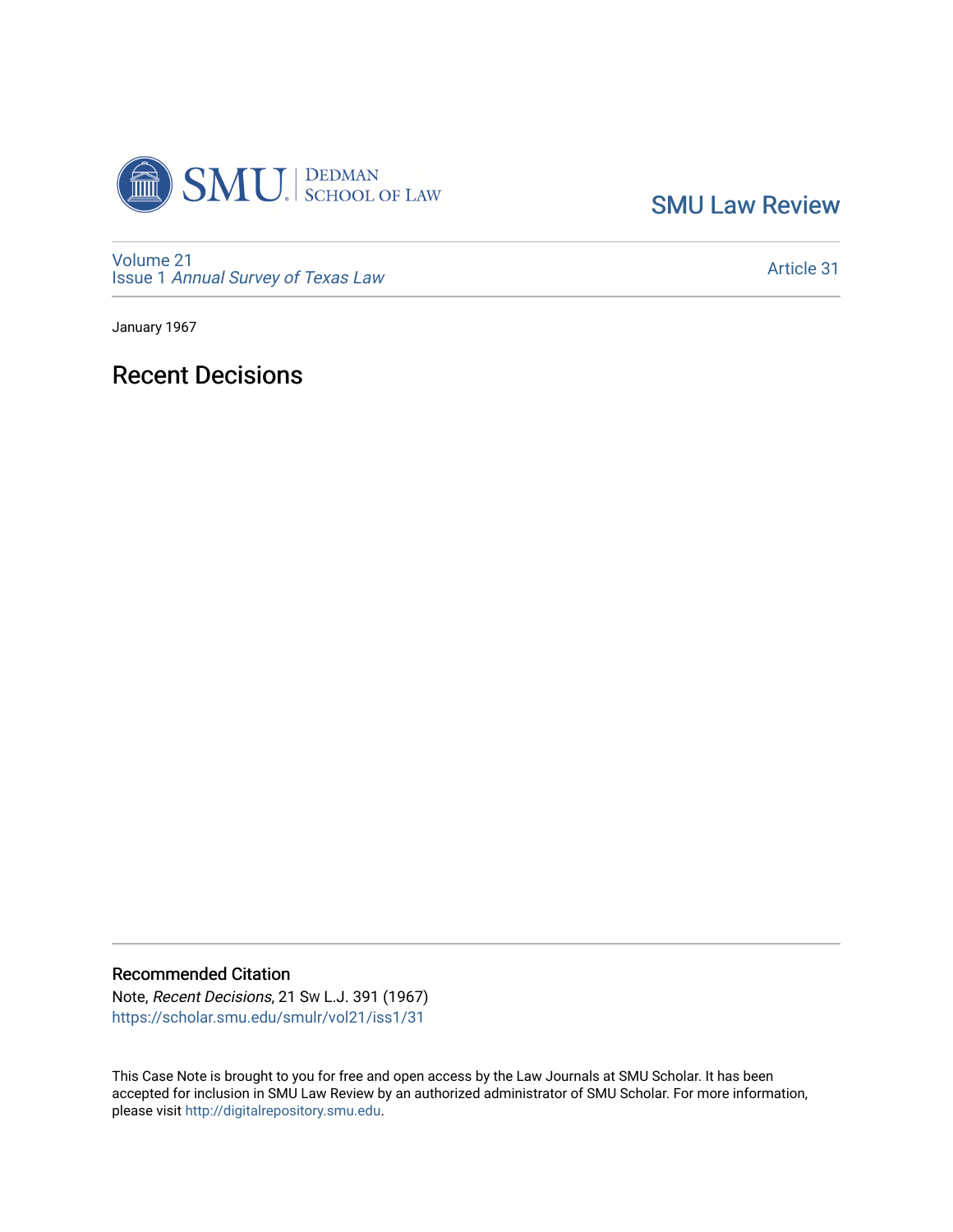# **RECENT DECISIONS**

## **Administrative Law -** Optometry Act **-** Validity of the Professional Responsibility Rule

Doctor Carp owned a chain of optometry offices operated under various trade names. The advertising for three offices-all within a two-block area with a common supervisor, and dispensing the same optical goods and services-indicated that each was independently owned and operated. The Texas State Board of Examiners in Optometry promulgated a Professonal Responsibility Rule which provided, among other things, that the practice of optometry under assumed or trade names would be grounds for revocation of license. Carp sought a declaratory judgment that the rule was void. The trial court upheld the rule, but the court of civil appeals declared it invalid, finding that the Board had exceeded its delegated powers in promulgating the rule.' *Held, reversed:* The provisions of the Professional Responsibility Rule are in harmony with the general provisions **of** the Optometry Act and are referable to one or more of its specific proscriptions; therefore, the Board of Optometry did not exceed its broad rule-making power in promulgating the rule. *Texas State Bd. of Examiners in Optometry v. Carp,* 10 Tex. Sup. Ct. J. 194 (1967).

The general purpose of the Optometry Act' is to assure and protect the personal and professional relationship between optometrists and their patients. An optometrist must be licensed before he can practice in Texas,' and article **4563** of the act provides specific grounds for which a license to practice may be refused or revoked.<sup>4</sup> Moreover, in order to supplement the statutory outline, article 4556 vests.in the State Board of Examiners in Optometry broad rule-making authority.! It was pursuant to this authority that the Board promulgated the rule complained of by Carp.

Rejecting Carp's theory that the specific grounds for refusal or revocation of a license set forth in article 4563 exclude all other grounds for such action, the court upheld the rule as a valid exercise of the power given the Board by article *4556.* Relying on a previous decision,' it examined

'Trx. REV. **Civ. STAT. ANN.** art. 4552-66 **(1960).**

<sup>&#</sup>x27;Carp **v.** Texas State **Bd.** of Examiners in Optometry, 401 **S.W.2d** 639 (Tex. Civ. App. 1966). For a discussion **of** the **court of** civil appeals decision see text accompanying footnotes 91-95, Fitzgerald, *Administrative Law*, in Texas Survey *supra*.

<sup>&</sup>lt;sup>4</sup> TEX. REV. CIV. STAT. ANN. 21t. 4563 (1960).<br><sup>5</sup> TEX. REV. CIV. STAT. ANN. 21t. 4556 provides in part: "The Board shall have the power to make such rules and regulations not inconsistent with this law as may be necessary for the performance of its duties, the regulation of the practice of optometry and the enforcement of this Act."'Kee v. Baber, **157** Tex. 387, **303 S.W.2d** *376 (1957).*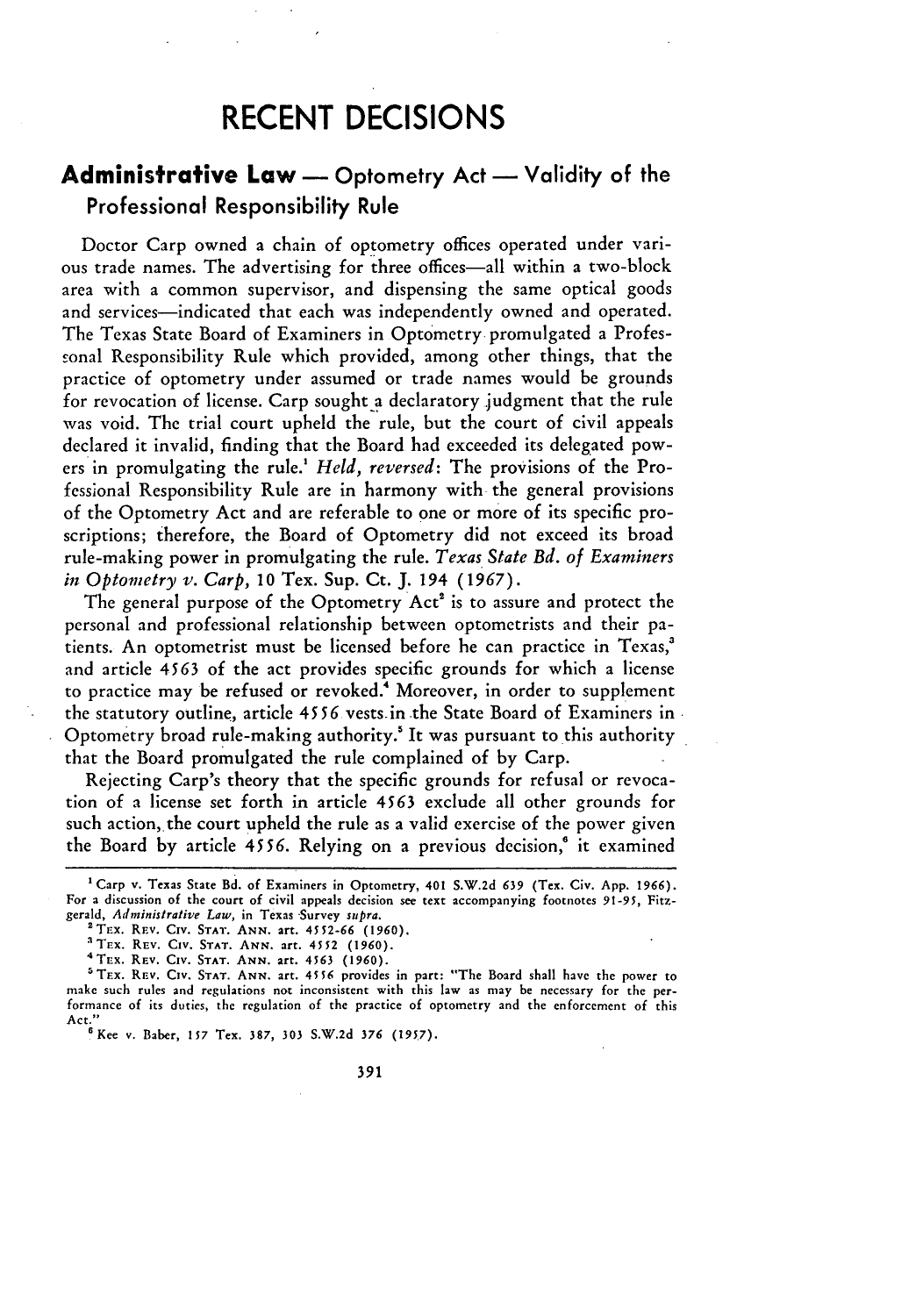each provision of the rule to determine whether it related to and was consistent with article 4563's grounds for refusal or revocation. For example, the section of the rule prohibiting the practice of optometry under a trade name was found to be related to article 4563 (i), which prohibits placing an optometrist's license at the disposal of unlicensed persons, and to article 4563 (b), which prohibits deceit or misrepresentation in the practice of optometry. The court considered the other sections of the rule in the same manner and concluded that all of them were in harmony with the act's general objective and that all could be related to specific sections of the act.

*M.N.M.*

### **Attorney and Client -** State Regulation **of** Unauthorized Practice of Law

Spanos, a California attorney, sued Skouras in a New York district court for legal services rendered as a research attorney in a complicated and protracted antitrust suit. Although he had worked in association with local counsel, Spanos had not been admitted to the New York bar nor had he applied for permission to appear in the suit as the district court rules provided. The district court permitted recovery but a panel of the Second Circuit reversed. It held first that Spanos' legal services fell within the purview of the New York statute as unauthorized practice of law and, secondly, that Spanos had failed to apply for admission to the district court. On reconsideration en banc, *Held,* judgment of the district court in favor of Spanos, *affirmed:* The privileges and immunities clause' of the Constitution precludes a state from prohibiting a citizen with a federal claim or defense from hiring an out-of-state attorney in collaboration with a local attorney. *Spanos v. Skouras Theatres Corp.,* 364 F.2d *161* (2d Cir. 1966).

For a long time states have been defining what constitutes the practice of law within their borders.! In *Sperry v. Florida'* the United States Supreme Court held that although Florida had the power to determine what constituted the practice of law within the state and to regulate such practice, it could not enjoin anyone licensed by the United States Patent Office from practicing before it. The decision clearly turned on the suprem-

**3373 U.S.** 379 **(1963).**

**<sup>I</sup>**U.S. CONST. art. IV, **S** 2. 2 See Annot,, **151** A.L.R. 781 (1944); Annot., 125 A.L.R. 1173 (1940); Annot., 111 A.LR. 19 (1937); Note, 1964 **DUKE** L.J. 190; Note, **59 Nw.** U.L. Rev. **86** (1964).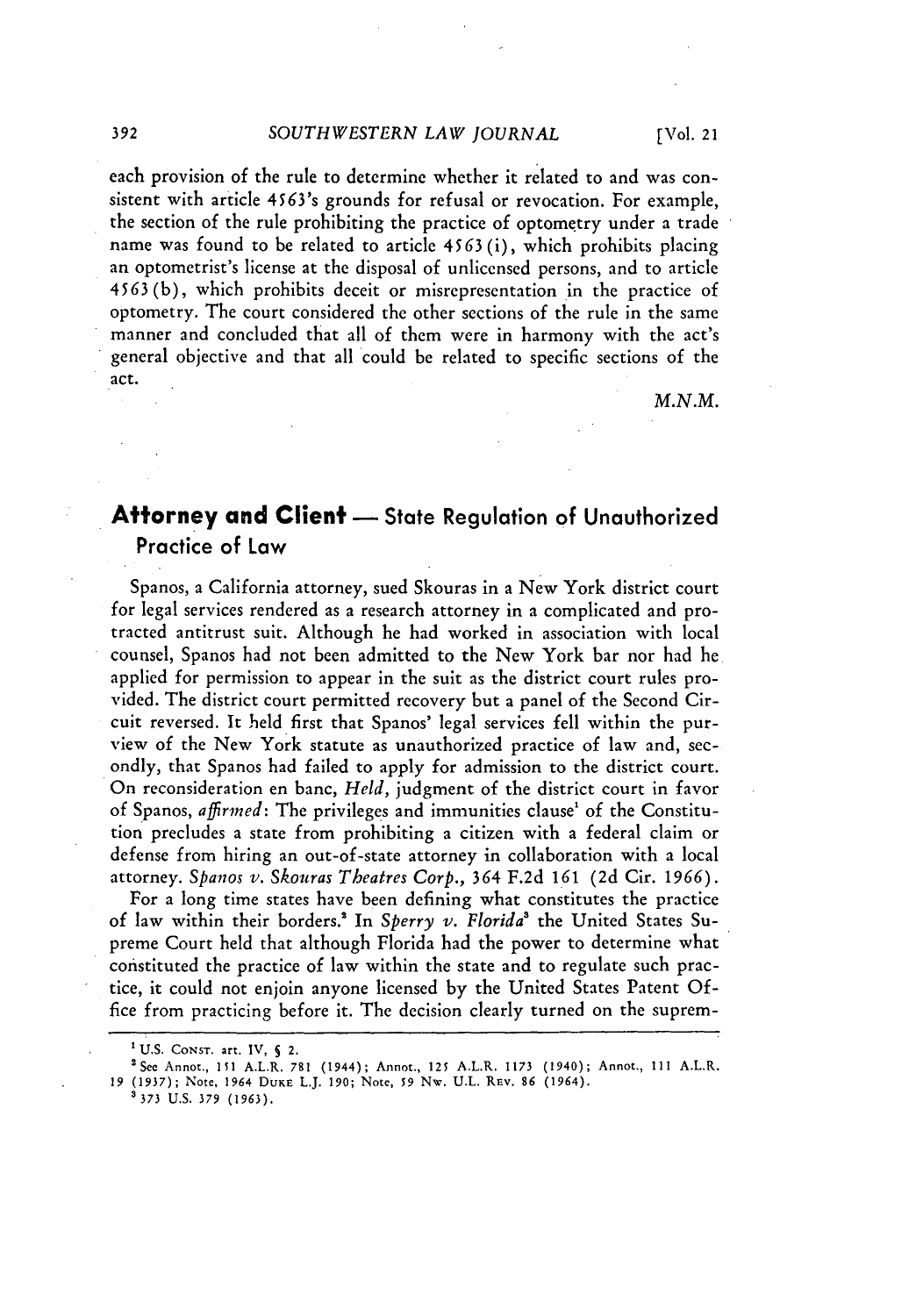acy clause,<sup>4</sup> complemented by the necessary and proper clause<sup>5</sup> of the federal constitution. In the recent Texas case of *Grace v. Allen*,<sup>6</sup> a court of civil appeals, apparently relying on the supremacy clause, prevented a state from impinging upon the right to practice before the Treasury Department.

*The Spanos* majority relied on the privileges and immunities clause in limiting the power of the state to regulate the practice of law in a federal court. The right of a citizen with a federal claim or defense to hire an out-of-state attorney to collaborate with his local attorney was considered necessary in view of today's "increased specialization and high mobility of the bar."" The Second Circuit's reliance on the privileges and immunities clause rather than the supremacy clause raises the possibility that that court envisages further restrictions on the power of a state to regulate legal practice. Indeed, the court expressly limited its decision to cases where an outof-state attorney was hired to work on a federal claim or defense in collaboration with local counsel. This clearly leaves open the questions of whether or not "the New York penal law could apply if the client in such a case dispensed with the local attorney or if the matter were one in which federal jurisdiction rested only on diverse citizenship . **. . .",** At any rate, *Spanos* has extended the *Sperry* -limitation on state regulation of the practice of law further than any case to date.

*P.R.K.*

### **Bankruptcy** - Uniform Commercial Code as Source of Law in Reclamation Proceedings

In 1964 Yale Express System, Inc. purchased trailers and truck bodies from the Fruehauf Corporation. Fruehauf, after learning that **it** had extended credit on the basis of an incorrect Dun and Bradstreet report, claimed the right to reclaim the truck bodies and trailers. After negotiation, Fruehauf allowed Yale to retain the vehicles and pay for them on an installment basis, receiving as security chattel mortgages which were filed in accordance with the New York Uniform Commercial Code. Two months later Yale filed a petition for reorganization under chapter X of the Bankruptcy Act. Fruehauf made a formal demand on Yale's trustee

*'Id.* at **171.**

**<sup>&#</sup>x27;U.S. CONST. art. 1, § 8.**

*<sup>-</sup> Ibid.*

**<sup>6407</sup> S.W.2d 321** (Tex. Civ. **App. 1966).** <sup>7</sup> Spanos **v.** Skouras Theatres Corp., 364 **F.2d 161,** *170* **(2d** Cir. **1966).**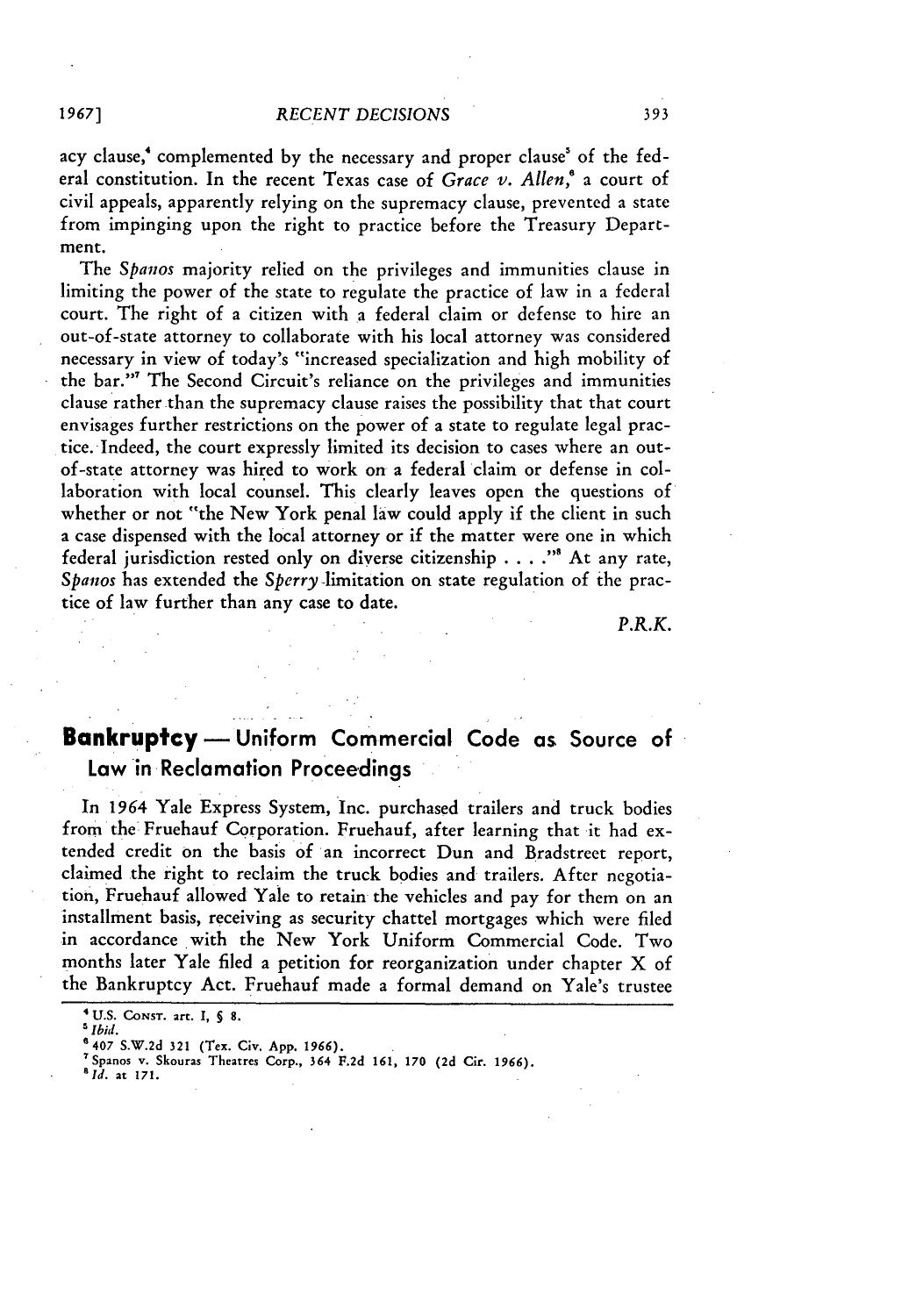for possession of the truck bodies and trailers. The trustee refused and Fruehauf filed a petition for reclamation. The district court, finding that Freuhauf had merely a lien and that Yale held title to the vehicles, denied the petition.' *Held, reversed:* Since the Uniform Commercial Code has abolished the technical distinctions between the various security devices, a federal bankruptcy court ruling on a petition of reclamation should base its decision on equitable considerations and the substance of the transaction rather than the form of the security agreement and the location of title. *In re Yale Express Sys., Inc.,* **370** F.2d 433 (2d Cir. 1966).

The purpose of a reclamation proceeding is to allow a claimant not in possession to assert his claim or title to property in the hands of a trustee or receiver and thus regain possession of the property." Since *In re Lake's Laundry*<sup>3</sup> the location of title determined whether or not the claimant could regain possession. Thus, a chattel mortgage holder had only a lien and could not regain possession, but the seller with a conditional sales contract could reclaim his goods inasmuch as he had reserved title.

The court in *Yale* stated that the *Lake* rationale was probably defensible when the case was decided because at that time the states attached much significance to the form of a security agreement and the location of title.<sup>4</sup> However, the code, now adopted in most states,<sup>5</sup> abolishes the former distinctions between the various security devices. Preferring the code approach to the old *Lake* rule, the court concluded that equitable considerations and the substance of the transaction should govern, regardless of the form of the security agreement.' The opinion is consistent with the Second Circuit's earlier opinion in *United States v. Wegematic Corp.'* in which the Uniform Commercial Code was adopted as a source of federal law in commercial transaction cases arising in the federal courts. The Third Circuit also has looked to the Uniform Commercial Code for guidance in deciding cases.! Should this trend continue, the United States will have "a truly national law of commerce. '

*J.M.M.*

**<sup>2</sup>**4 COLLIER, BANKRUPTCY **5 70:39,** at **1302** (1964).

I'United States v. Wegematic Corp., **360** F.2d 674, 676 **(2d** Cir. 1966), 20 Sw. L.J. *688.*

*In re* Yale Express Sys., Inc., 250 F. Supp. 249 (S.D.N.Y. 1966).

**<sup>379</sup>** F.2d 326 **(2d** Cir. 1935).

<sup>4</sup> See, *e.g.,* Bailey v. Baker Ice Machine Co., 239 **U.S.** 268 (1915); Interstate Ice & Power Corp. v. United States Fire Ins. Co., 243 N.Y. *95,* 152 N.E. 476 (1926); *In re* Master Knitting Corp., **7 F.2d 11 (2d** Cir. 1925). The code has been adopted in forty-seven states, the District of Columbia, and the Virgin

Islands.

<sup>&</sup>lt;sup>6</sup> "It would be incongruous for the federal courts, historically the leaders in the development of the law, to continue to employ anachronistic distinctions to determine whether a creditor is entitled to redeem property held by the trustee when the overwhelming number of states have succeeded in bringing their laws more into line with commercial reality." 370 F.2d at 437.

**<sup>7360</sup> F.2d** 674 (2d Cir. 1966), 20 Sw. L.J. **688.**

*lsn re* United Thrift Stores, Inc., 363 F.2d **11** (3d Cir. 1966).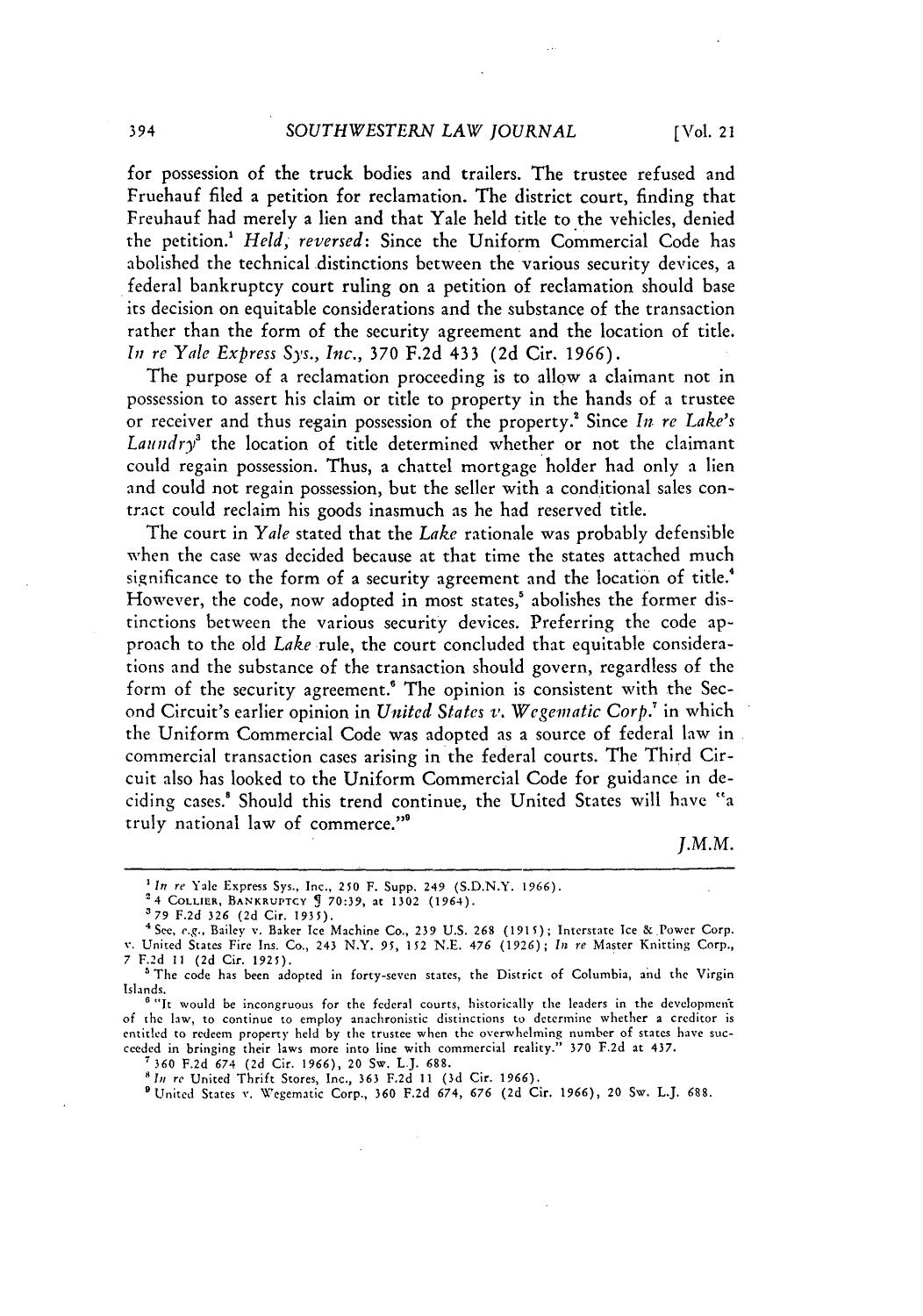## **Labor Law -** Railroad Adjustment Board **-** Jurisdictional Disputes Decided in a Single Proceeding

When jobs once performed by members of both the telegraphers' and the clerks' unions were consolidated and assigned by the employer railroad to members of the clerks' union, the telegraphers sought to have the Railroad Adjustment Board declare their rights to the new jobs. Although notice of the proceeding before the Adjustment Board was given to the clerks' union, they refused to respond, declaring instead that if the rights of their members were later involved, such rights would be asserted in .separate proceedings. Without deciding the clerks' position, the Board found that under the telegraphers' contract the jobs were allocable to members of this union. The district court refused to enforce the award, declaring that the clerks' union was an indispensible party to the proceeding.1 The court of appeals affirmed the dismissal.! *Held, affirned:* The Railroad Adjustment Board must resolve a jurisdictional dispute in its entirety, having before it every union concerned in the dispute, and considering the provisions of all collective bargaining contracts involved. *Transporta*tion-Conmnunication *Einployees Union v. Union Pac. R.R.,* **385** U.S. 157 *(1966).*

The Railway Labor Act provides for the submission of disputes arising under collective bargaining agreements to the Arbitration Board when other methods of settlement fail.<sup>3</sup> Arbitration is compulsory,<sup>4</sup> and the Board's jurisdiction is exclusive.<sup>5</sup> However, when jurisdictional disputes have arisen between two unions claiming the same jobs under provisions of two separate collective bargaining contracts, the Board frequently has been called upon to decide only the rights of the dissatisfied party under its own contract." Before *Union Pac.* if the Board rendered an affirmative finding for the petitioning union the other union would bring a second action to determine the rights of its members under their contract. The result was delay and often a featherbedding settlement.

To alleviate the problem, the Supreme Court in *Union Pac.* declared that the Board must render a final settlement, giving the jobs to the members of only one union. Rejecting the view that each collective bargaining agreement could be considered independently, the Court declared: "[I]t is necessary to consider the scope of other related collective bargaining agree-

*<sup>&#</sup>x27;* Order of R.R. Telegraphers v. Union Pac. R.R., 231 F. Supp. **33** (D. Col. **1964).**

<sup>&</sup>lt;sup>2</sup> Order of R.R. Telegraphers v. Union Pac. R.R., 349 F.2d 408 (10th Cir. 1965).<br><sup>3</sup> 45 U.S.C. § 153, First (i), 44 Stat. 578 (1926), as amended, 48 Stat. 1191 (1934).

<sup>&</sup>lt;sup>4</sup> International Association of Machinists v. Central Airlines, 372 U.S. 682 (1963).

<sup>&#</sup>x27;Slocum v. Delaware L. & W.R.R., 339 U.S. 239 **(1950);** Order of R.R. Conductors v. Pitney, **326** U.S. **561** (1946).

<sup>&</sup>lt;sup>8</sup> Prior to the instant case it was the general policy of nonparticipating unions involved in jurisdictional disputes to disavow any participation in the proceedings. 385 U.S. at 159 n.2.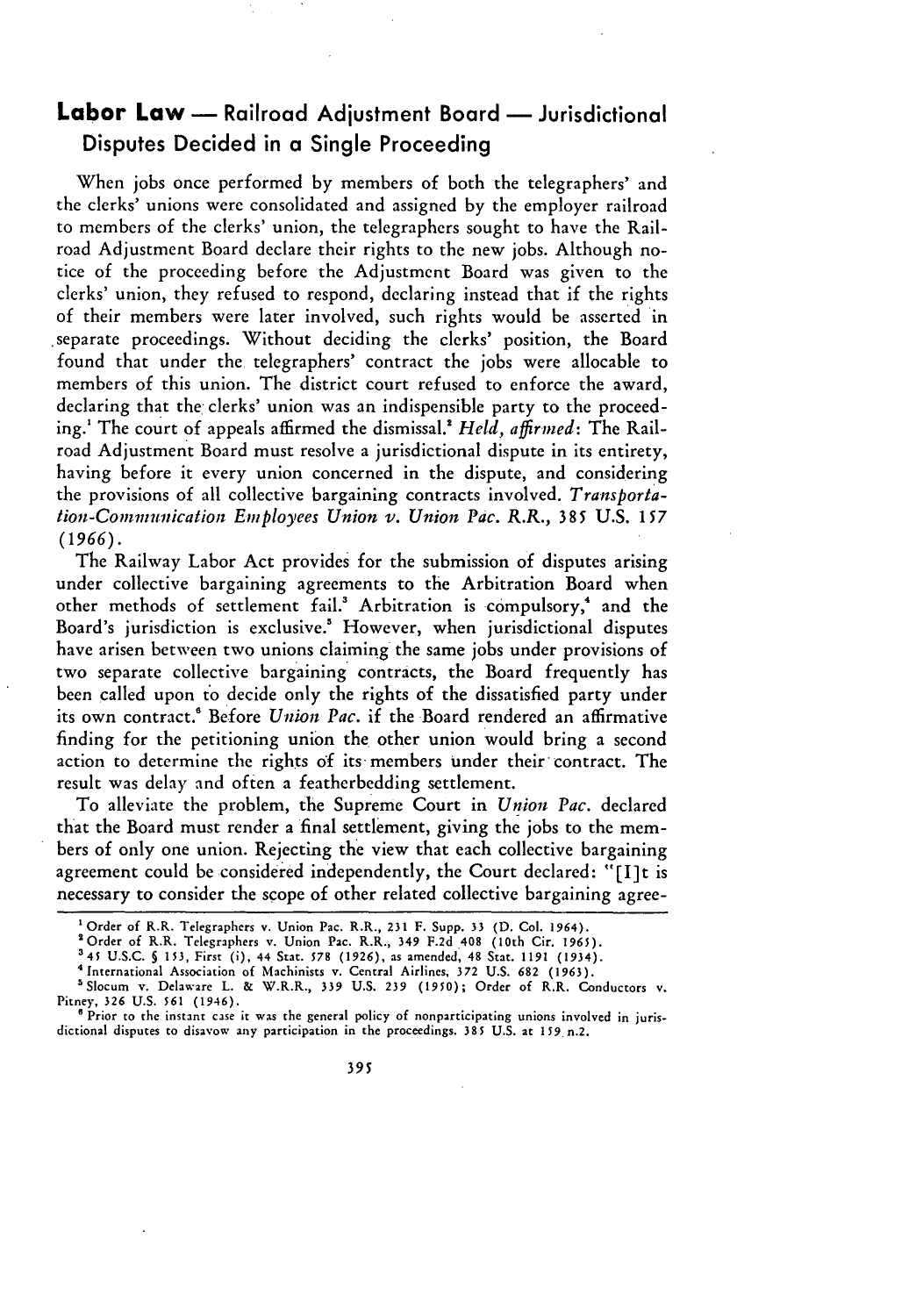ments, as well as the practice, usage and custom pertaining to all such agreements."' Justice Fortas dissented vehemently, protesting the Court's "judicial innovation."<sup>8</sup>

The effect of *Union Pac.* will be extensive: Jurisdictional disputes will now be subject to settlement in a single proceeding; inconsistent terms of contracts which purport to govern the same area will have to be reconciled; featherbedding will be reduced. However, new problems may result while ground rules for settlement are being developed. For example, the decision presents a potential conflict between the four jurisdictional divisions of the Board. Finally, the decision poses potential obstacles for the negotiation **of** future collective bargaining agreements, since the terms of such agreements may be controlled by provisions in contracts with other unions if jurisdictional disputes should arise. W.R.J.

### **Property** — Conveyance of the Wife's Separate Realty — Requirement of an Acknowledgement

A husband and wife executed a deed of trust for land which was the separate property of the wife. The notary who took the wife's acknowledgement was a beneficiary under the deed of trust. When husband and wife defaulted, the wife plead that because the notary was an interested party, her acknowledgement was faulty and the deed of trust was therefore void and unenforceable. The district court held the deed valid and the husband and wife appealed. *Held, affirmed*: The deed of a married woman conveying her separate realty is binding between the grantor and grantees even though the acknowledgement to the deed is void. *Diamond* **v.** *Bornistein,* 410 S.W.2d *457* (Tex. Civ. App. 1966).

Generally deeds are valid as between the grantor and grantee without a valid certificate of acknowledgement.' In earlier cases, however, where the grantor was a married woman the general rule was held inapplicable' because article 1299<sup>3</sup> provided that the conveyance of a married woman's property would not take effect until the wife had acknowledged the deed as required by article *6605,* "privily and apart from her husband" before some officer authorized by law to take such acknowledgements.<sup>4</sup> In 1963,

*lid.* at **160-61.**

*Ild.* at **171.**

**<sup>1</sup>** Haile v. Holtzclaw, 400 S.W.2d **603** (Tex. Civ. App. **1966)** error granted *on* other grounds, and cases cited therein.

a Former art. **1299,** Tex. Rev. Civ. Stat. Ann. **(1962).**

<sup>&#</sup>x27;TEx. RE'. **CIx. STAT. ANN.** art. **6605 (1960).**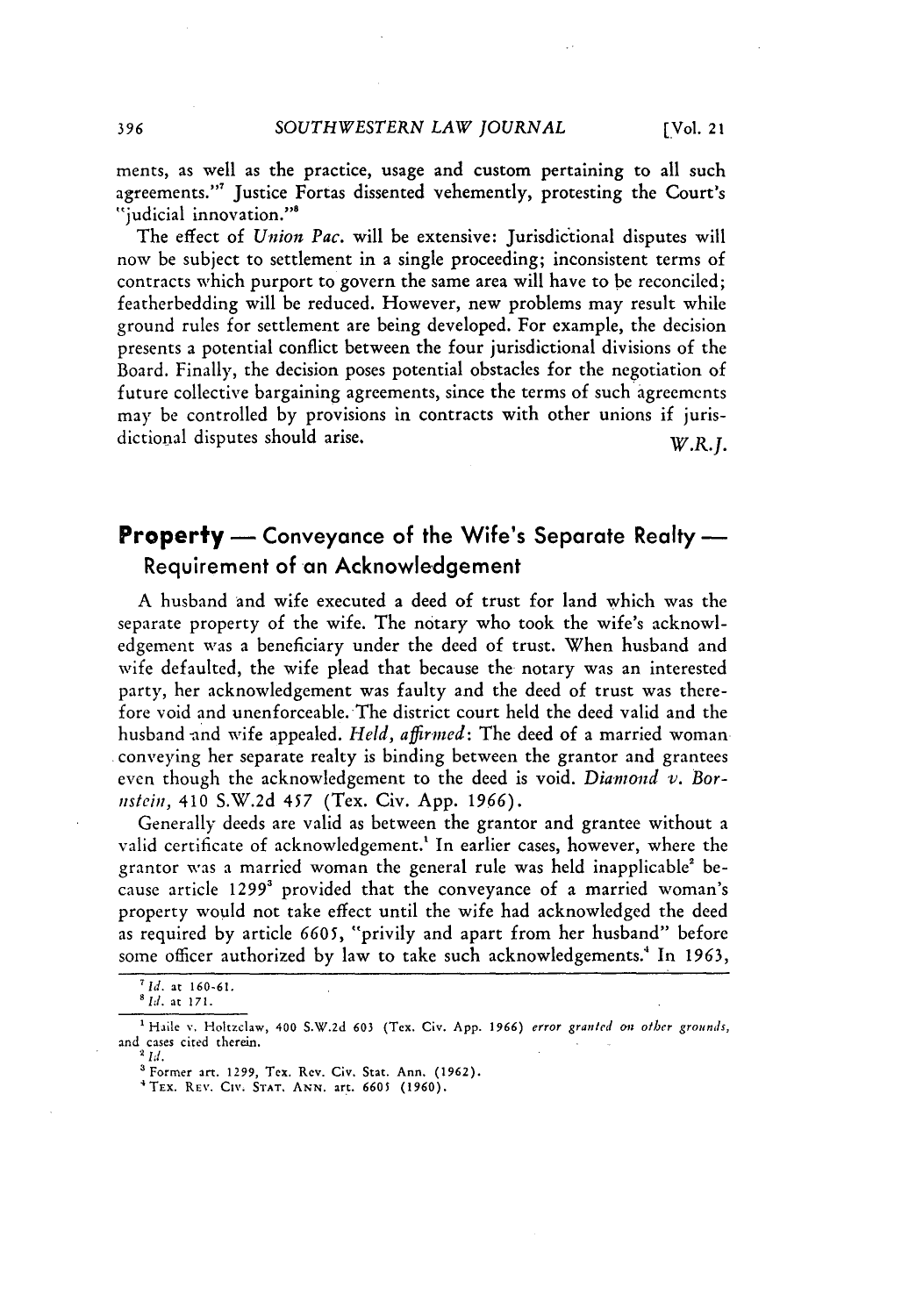pursuant to a plan to expand the rights of married women, the legislature repealed article 1299 and amended articles 4614 and 4626.' The amendment to article 4614<sup>°</sup> provides that during marriage the wife shall have the sole power to manage, control, and dispose of her separate property, both real and personal. Article 4626' as amended gives a married woman the right to contract and to sue and be sued in her own name. However, the legislature neither repealed nor amended article 6605 and thus left in doubt the effect of the amendments on former law.

The first case to interpret the effect of these changes on the capacity of a married woman was *Kitten v. Vaughn.!* In *Kitten* the court held "that the Legislature has removed all impediments previously existing to the power and authority of a married woman to contract, and to bind her separate estate, and to sue and be sued, by reason of her status as a married woman."' Following the rationale of the *Kitten* decision, the court in the instant case held that the repeal of article 1299, and the amendments to articles 4614 and 4626, removed the necessity of a separate acknowledgement as provided by article 6605 when a married woman sells her separate realty. Therefore, a void acknowledgement did not render the deed ineffective.

However, the fact that article 6605 was not repealed has created an anomalous situation. The deed to a married woman's separate property, though improperly acknowledged, clearly conveys good title to the grantee. But before any deed may be recorded it must be properly acknowledged,<sup>10</sup> and article 6605 still provides the only means for a valid acknowledgement of a married woman. Thus, in order for the grantee to record the deed and thereby receive good title as against third parties, the deed from a married woman must be acknowledged according to the provisions of article 6605. *C.M.D.*

#### **Securities** - Misleading Registration Statement and Prospectus **-** Extent of Liability Under Section **11** of the Securities Act

Aileen, Inc. had outstanding common shares being traded publicly over a national stock exchange. In 1963, pursuant to an effective registration

<sup>&#</sup>x27;Acts **of** the 58th Legislature, ch. 473, S **1 (1963).**

<sup>6</sup>TEx. REV. **Civ. STAT. ANN.** art. 4614 (Supp. **1966).** 'TEx. REV. **Cirv. STAT. ANN.** art. 4626 (Supp. **1966).**

**<sup>397</sup>** S.W.2d **530 (Tex.** Civ. **App.** *1965).*

*Rid.* at **532.**

**<sup>&#</sup>x27; <sup>0</sup> TEx.** REV. **CIV. STAT. ANN.** art. *6594* **(1960).**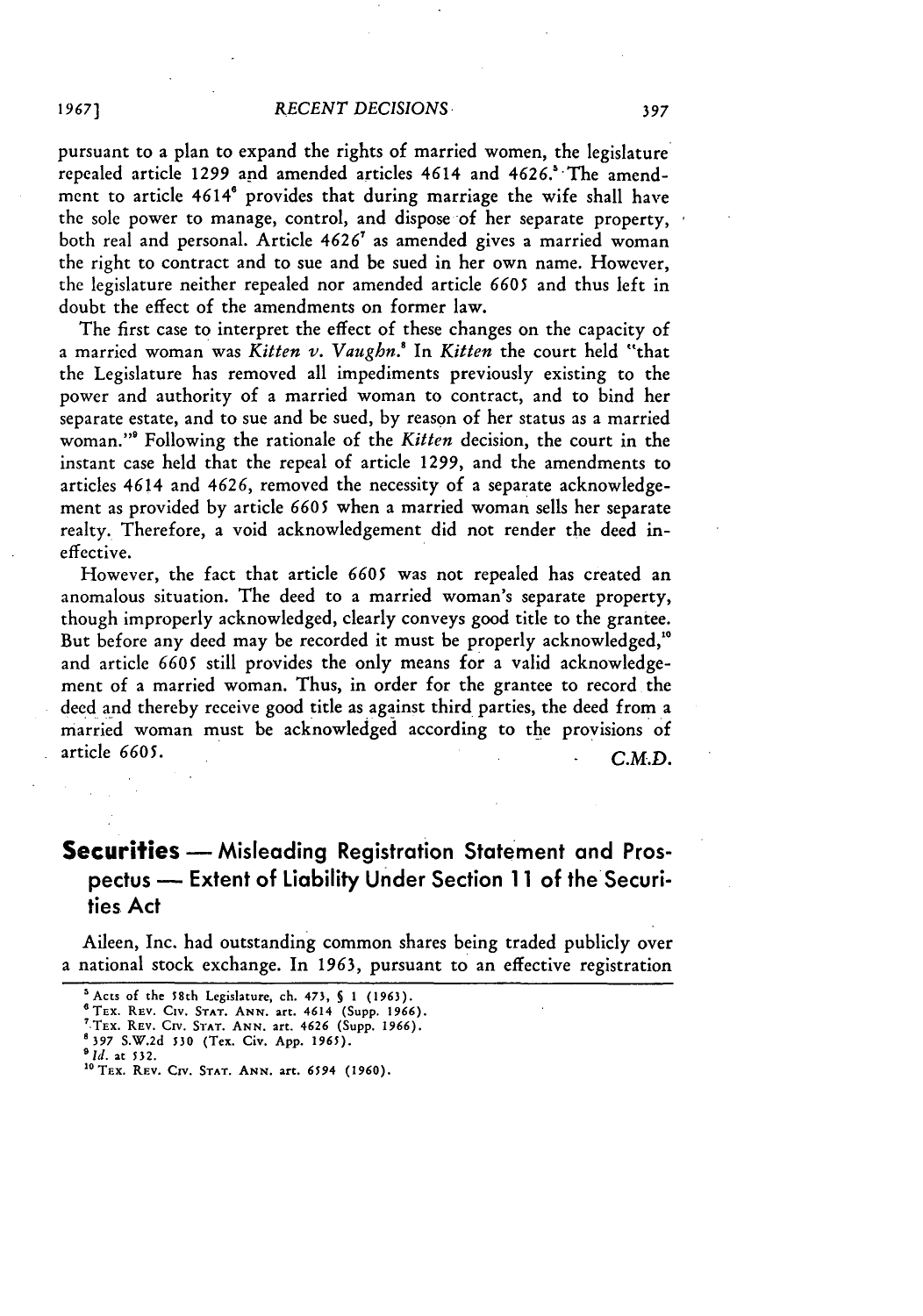statement, additional common shares were offered to the public through a group of underwriters. Encouraged by the related prospectus, Occhi and Zilker purchased common shares previously being traded by the public along with some of the newly registered shares. Shortly after this new distribution, class actions alleging material misstatements and omissions in the 1963 registration statement were brought under section 11 of the Securities Act against the corporation, its officers and directors, and the principal underwriters. The district court approved a settlement between the parties and, over the objections of Occhi and Zilker, limited participation in the settlement fund to purchasers of the newly registered common shares.' *Held, affirmed:* Recovery under Section **11** of the Securities Act is limited to purchasers of securities directly covered by a defective registration statement. *Barnes v. Osofsky,* CCH Fed. Sec. L. Rep. **591,883** (2d Cir. 1967).

Section **11** of the Securities Act of 1933 subjects, among others, the issuer of registered securities to civil liability for damages when the registration statement is materially false or misleading' and gives "any person acquiring such security"3 standing to sue. *Fischman v. Raytheon Mfg. Co.4* is one of the few opinions considering who can recover under section 11.' There a group of common shareholders sued for damages resulting from a defective and misleading registration statement and prospectus which covered the issuance of convertible preferred shares. The district court held that when a registration statement pertains to only one class of securities, holders of another class of the same issuer have no standing. Affirming on appeal, the Second Circuit stated by dictum that only persons who purchase securities which are the direct subject of the registration statement and prospectus may recover under section 11.' In *Osofsky* the Second Circuit gave effect to its dictum. Aside from relying on legislative history, the court reasoned that since the act does not require all shares of the same class to be registered upon each public issue,<sup> $\tau$ </sup> it is unlikely that section 11 was intended to provide a remedy for holders of shares other than the particular shares covered by the registration statement. Also, section 11 limits liability to the price at which a newly registered share was offered to the public; thus, to allow pro rata sharing by the purchasers of the previously

<sup>&#</sup>x27;Barnes v. Osofsky, 254 F. Supp. **721** (S.D.N.Y. **1966).**

**<sup>2</sup>1** U.S.C. **§** 77k(a) (1964).

*<sup>&#</sup>x27; Ibid.*

**<sup>49</sup>** F.R.D. **707** (S.D.N.Y. 1949).

<sup>&#</sup>x27;While *Osofsky* was on appeal, another district court in Colonial Realty Corp. v. Brunswick Corp., 257 F. Supp. **875** (S.D.N.Y. **1966)** held that liability under section 11 is limited to purchasers of the particular securities issued under the registration statement.

**<sup>&#</sup>x27;** Fischman v. Raytheon **Mfg.** Co., **188** F.2d 783, **786** (2d Cir. **1951).**

<sup>7</sup>See, *e.g., 15* U.S.C. **§** 77b (1964) and **15 U.S.C.** § 77f(a) (1964).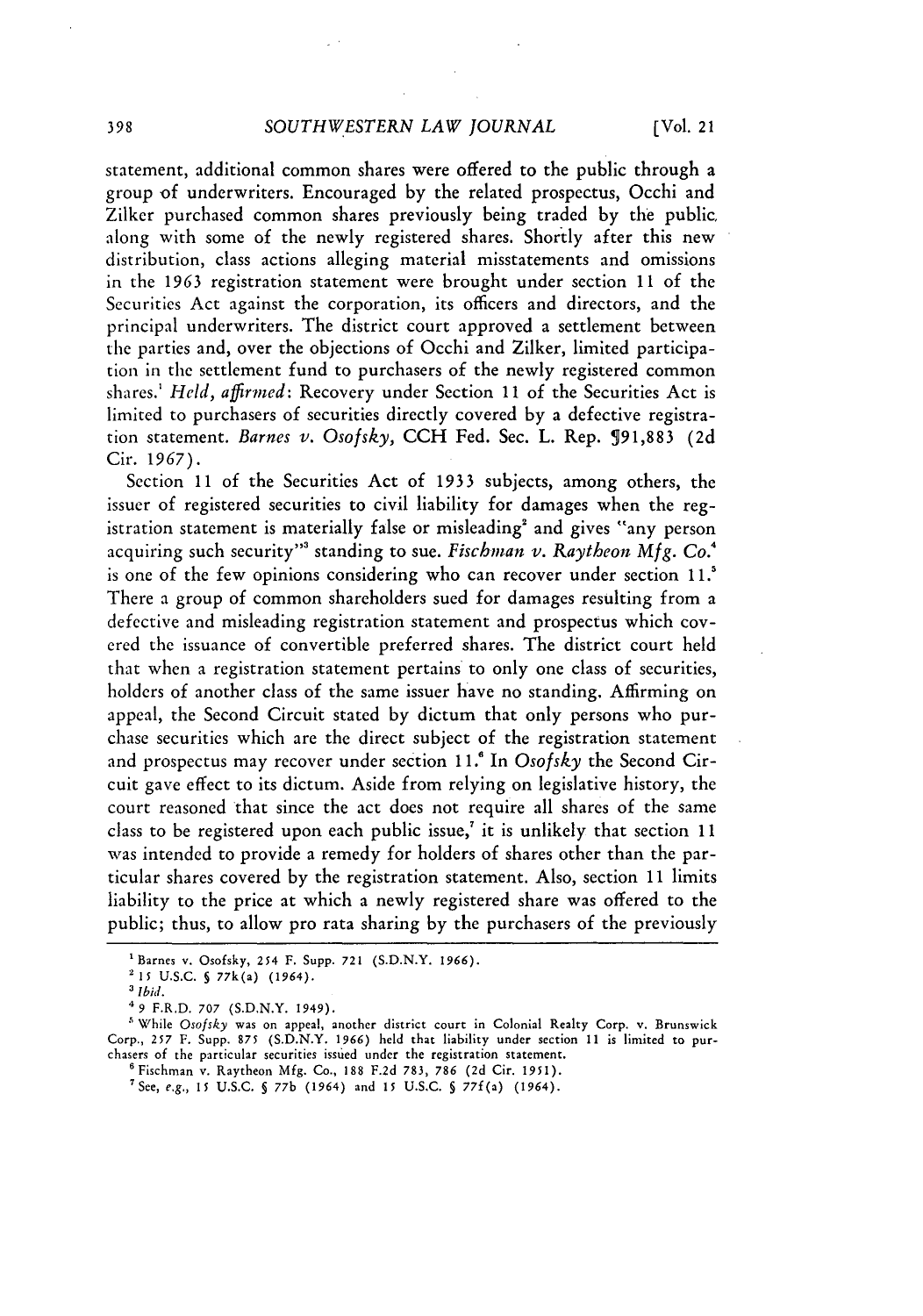outstanding shares would result in an unwarranted dilution of the recoverable damages.<sup>8</sup>

*Osofsky* cannot be considered startling; indeed, the commentators have predicted the result.' But, a legitimate argument can be made for extending the liability of section **11** to the purchasers of any security of the same class as that issued pursuant to the prospectus and registration statement. Certainly, a glamorous prospectus will affect the price and trading of outstanding shares to the same degree as the new issue. But, perhaps, in light of *Osofsky,* any broadening of the class permitted to recover under section **11** will require a statutory amendment.

*M.M.B.*

### **Taxation** - Criminal Investigations - Application of Miranda v. Arizona

A special agent of the Intelligence Division of the Internal Revenue Service investigated Kingry's tax returns for possible criminal violations. The special agent interviewed Kingry, identifying himself and advising Kingry of his constitutional right to refuse to answer any questions. The special agent did not mention that he was investigating possible criminal violations, nor did he advise Kingry of his right to counsel. When the Government subsequently prosecuted Kingry, he contended that all evidence obtained from him subsequent to the special agent's entrance into the case should be suppressed on the basis of *Miranda v. Arizona.' Held:* The rule expressed in *Miranda* is applicable to a criminal tax investigation, and therefore evidence obtained from a defendant in the absence of a proper warning must be suppressed. *United States v. Kingry,* **19** Am. Fed. Tax R.2d **762** (W.D. Fla. 1967).

*Miranda v. Arizona* enunciates the principle that once a person "has been taken into custody or otherwise deprived of his freedom of action in any significant way,"' the investigator must advise the accused of his constitutional right to remain silent and to have the benefit of counsel before any interrogation can commence. Whether such specific limitations upon police

*1967]*

**<sup>8</sup>**An underwriter's liability also is limited to the total price at which the securities underwritten by him were offered to the public.

**<sup>93</sup>** Loss, **SECURITIES REGULATION 1731** n.160 **(2d ed. 1961).** See also Cohen, *"Truth in Securities" Revisited, 79* **HARV. L. REV.** 1340, 1341 **(1966).**

<sup>&#</sup>x27;384 **U.S.** 436 **(1966).** For the impact of this decision on "normal" criminal investigations, see Comment, *Custodial Interrogation as a Tool of Law Enforcement: Miranda v. Arizona and the Texas Code* of Criminal *Procedure,* in this issue supra. **384 U.S.** at 444.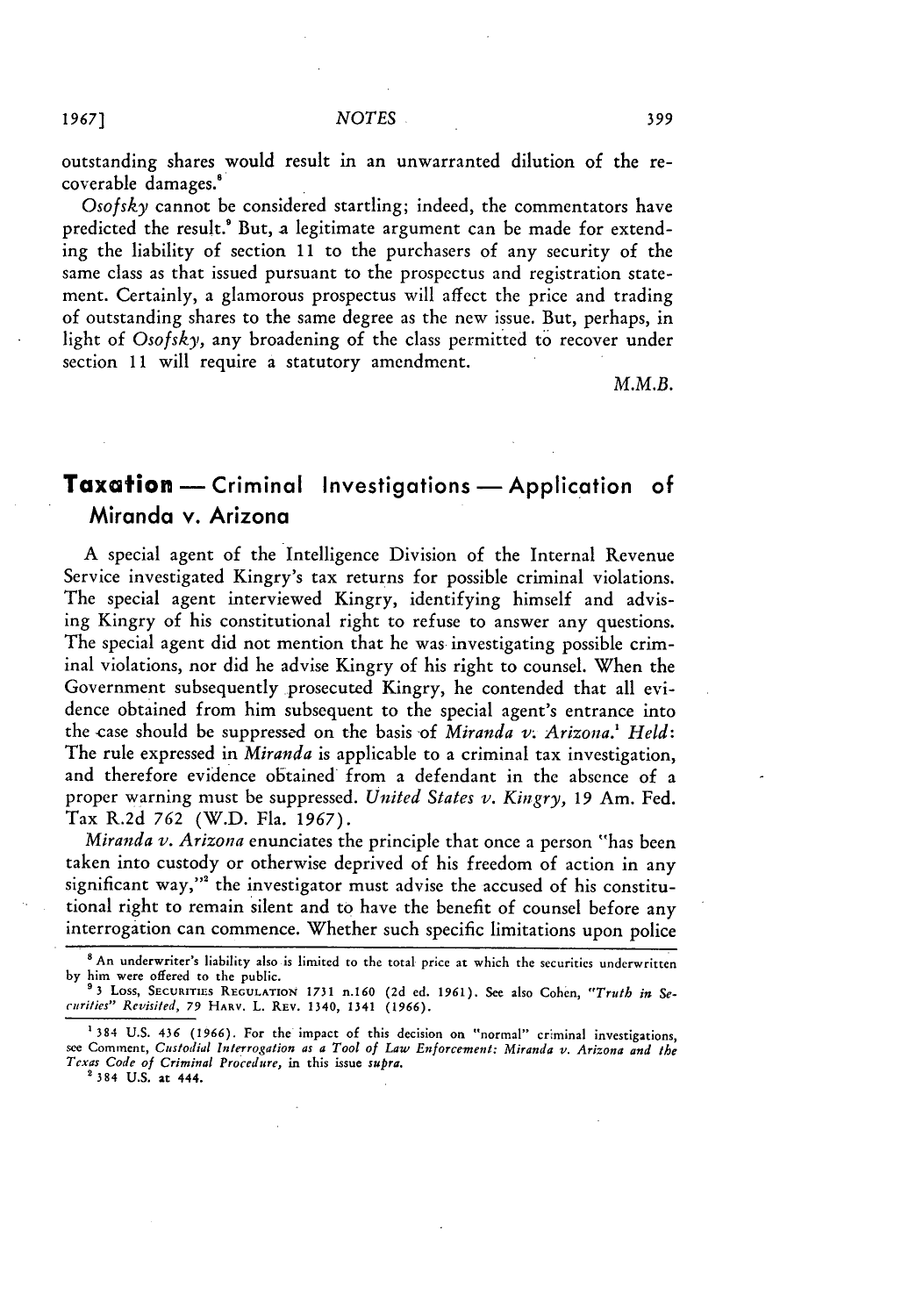interrogation are equally applicable to the Internal Revenue Service's criminal investigations has evoked varying judicial responses. One court of appeals' and four district courts,' have held that evidence is admissible even though a special agent did not warn the taxpayer of his constitutional rights. In refusing to apply *Miranda* to a criminal tax investigation, these courts distinguished the normal police investigation present in the *Miranda* line of decisions from the tax investigation. In the former, a crime is known to have occurred, and the investigation is designed to ascertain the perpetrator. In tax investigations, however, the suspect himself is known, and the investigation is designed to determine whether a crime in fact has been committed. Furthermore, *Miranda's* requirement of a warning in "custodial interrogation" situations does not appear apposite to the typical tax investigation, conducted in the taxpayer's home or place of business with the subject of the interrogation free to come and go as he pleases.'

*United States v. Kingry* is the first reported decision to apply *Miranda* in the tax situation. The court based its decision on the rationale that protection available to bank robbers, murderers, rapists, and other such criminals should be available to a taxpayer under investigation, particularly since both types of investigation might lead to imprisonment. It might also have been argued that the need for requiring a warning is more critical in a tax investigation since the identity of the special agent, unlike that of a police officer, generally conveys no notice of a criminal investigation to the investigated taxpayer. Despite these strong arguments, the rationale underlying *Miranda's* judicially imposed criminal code is not applicable per se to a tax investigation. Whether similar, more lenient, or even stricter requirements should be imposed is a question which ultimately, can be answered only by the Supreme Court. *J.B.E.*

#### **Taxation** - Deductibility of Educational Expenses -Acquisition of a New Specialty

Greenberg, a practicing psychiatrist, undertook an extensive training program in psychoanalysis, claiming part of the cost as an ordinary and

<sup>&</sup>lt;sup>3</sup> Kohatsu v. United States, 351 F.2d 898 (9th Cir. 1965). This decision was rendered before *Miranda,* but was based on its predecessor, Escobedo v. Illinois, **378** U.S. 478 (1964).

<sup>&#</sup>x27;United States v. Hill, 260 F. Supp. 139 (S.D. Cal. 1966); United States v. Carlson, **260** F. Supp. 423 (E.D.N.Y. 1966); United States v. Fiore, **258** F. Supp. *435* (W.D. Penn. 1966); Moon v. Brennan, 19 Am. Fed. Tax R.2d **639** (E.D. Wis. 1966).

<sup>&</sup>lt;sup>5</sup> See the excellent discussion of the problem in Hewitt, *The Constitutional Rights of the Tax*-*Payer in a Fraud Investigation,* 44 **TAxEs** 660 (1966). See also Raymond, Do *Escobedo and Miranda Apply to Tax Fraud Investigations?, 45* MicH. S.B.J. 10 (1966); Note, **33 CHI.** L. REV. **<sup>134</sup>** *(1966).*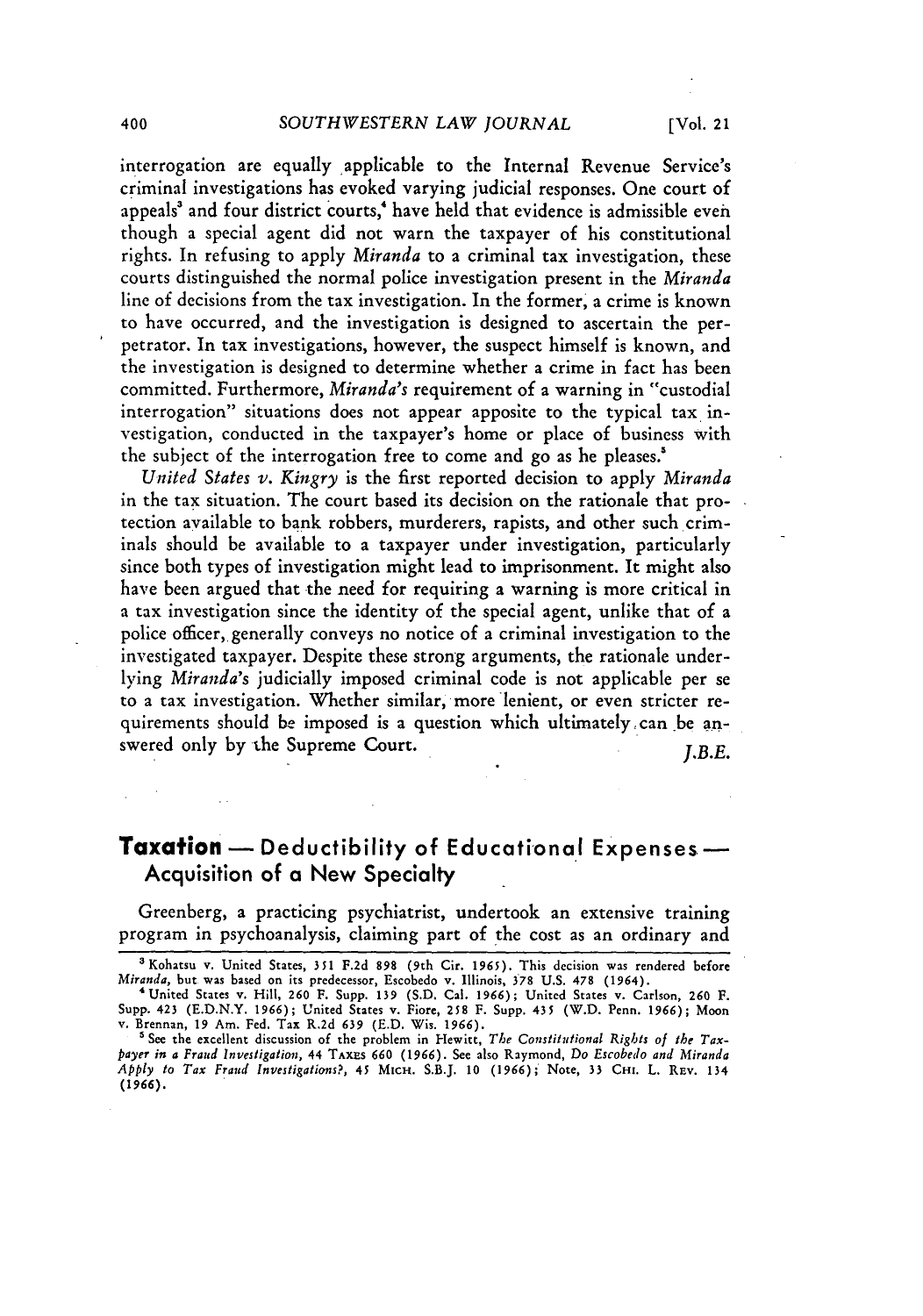necessary business expense. The Commissioner concluded that Greenberg's primary purpose in studying psychoanalysis was to acquire a new specialty and disallowed the deduction. The Tax Court sustained the position of the Commissioner,' and the taxpayer appealed. *Held, reversed:* If the primary purpose of a taxpayer in undertaking an educational program is to improve his pre-existing skills, the cost of such education is deductible as an ordinary and necessary business expense even though the taxpayer acquires a new specialty as an incident to the education. *Greenberg v. Conmis*sioner, 367 F.2d *663* (1st Cir. *1966).*

Section 162 (a) of the code grants the businessman a deduction for the ordinary and necessary expenses incurred in carrying on his trade or business.' Under the related regulations,' the test for determining the deductibility of an educational expense is the taxpayer's primary purpose in undertaking a course of study.4 Where the education is undertaken primarily (1) to establish a trade, (2) to obtain a new position or advancement, or (3) to fulfill the general educational aspirations of the taxpayer, the educational expenses are personal in nature and, therefore, are not deductible.<sup>5</sup> On the other hand, educational expenses are deductible if incurred primarily (1) to retain employment or status or (2) to maintain or improve the taxpayer's skills.'

Prior to *Greenberg*, two Tax Court cases<sup>7</sup> had rejected a psychiatrist's claim that his primary purpose in undertaking training in psychoanalysis was to improve his skills as a psychiatrist. The First Circuit distinguished *Greenberg* from these cases because the psychiatrists in the prior cases had failed to present sufficient evidence to demonstrate that psychoanalytic knowledge would be helpful in psychiatric practice.<sup>8</sup> However, although the First Circuit has adopted a more realistic view than that of the Tax Court,' it appears that the advantages of the *Greenberg* decision will be

<sup>4</sup> For a comprehensive discussion of the deductibility of educational expenses, see generally Comment, *Federal Income Taxation-The Ups -and Downs of the Education Expense Deduction,* <sup>41</sup> N.C.L. REV. 827 (1963). See also cases cited in Annot., **3** A.L.R.3d 829 (1965).

'Treas. Reg. **§ 162-5(b) (1958).**

eTreas. Reg. **§** 162-5(a) (1958).

'Arnold Namrow,. 33 T.C. 419, *aff'd,* 288 F.2d 648 (4th Cir. **1961);** Grant Gilmore, **38** T.C. *765* (1962).

<sup>8</sup> It is interesting to note that the cases of *Namrow* and *Gilmore* were litigated by attorneys for the taxpayers, while Greenberg argued his own case. Perhaps a little psychology was used to prove this case.

The Tax Court in *Greenberg* assumed that the acquisition of a new specialty is inconsistent with the improvement of skills required for the practice of a pre-existing profession. See Welsh v. United States, 210 F. Supp. *597* (N.D. Ohio 1962), where an Internal Revenue Service agent was allowed to deduct the cost of his law school education. The court refused to accept the Government's argument that because the legal education undertaken by the taxpayer resulted in the acquisition of a new skill, the expenditures were not deductible.

*1967]*

Ramon M. Greenberg, 45 T.C. 480 (1966). **INT.** REV. **CODE** OF 1954, **§** 162.

<sup>&#</sup>x27;Treas. Reg. **§§** 162-5(a), (b) **(1958).**